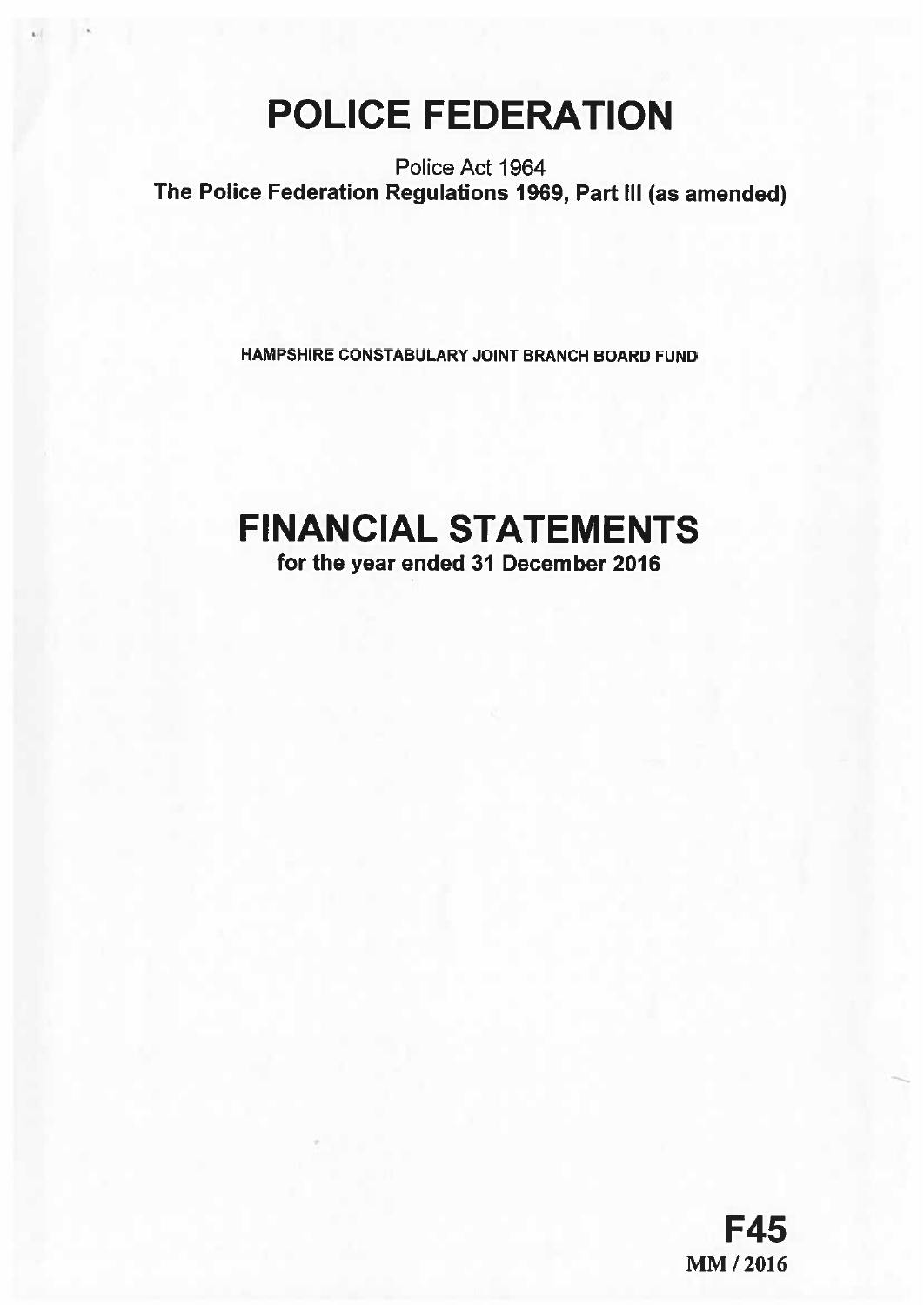# HAMPSHIRE CONSTABULARY JOINT BRANCH BOARD FUND

# YEAR ENDED 31 DECEMBER 2016

CHAIRMAN J. Apter Esq

Federation House 440 The Grange, Romsey Hampshire, S051 OAE

SECRETARY P. Robertson Esq. Federation House 440 The Grange, Romsey Hampshire, 5051 OAE

TREASURER P. Callard Esq Federation House 440 The Grange, Romsey Hampshire, SO51 0AE

AUDITORS D Velida & Co Registered Auditors Chartered Accountants Centurion House Central Way Andover Hampshire, SP1O 5AM

TRUSTEES M. Moss Esq.

C/C Federation House 440 The Grange, Romsey Hampshire, 5051 OAE

Mrs K. Shannon C/C Federation House 440 The Grange, Romsey Hampshire, SO51 0AE

Mrs C. Wall C/C Federation House 440 The Grange, Romsey Hampshire, S051 OAE

SHOW NAMES AND ADDRESSES OF ABOVE OFFICIALS AND QUALIFICATIONS OF AUDITORS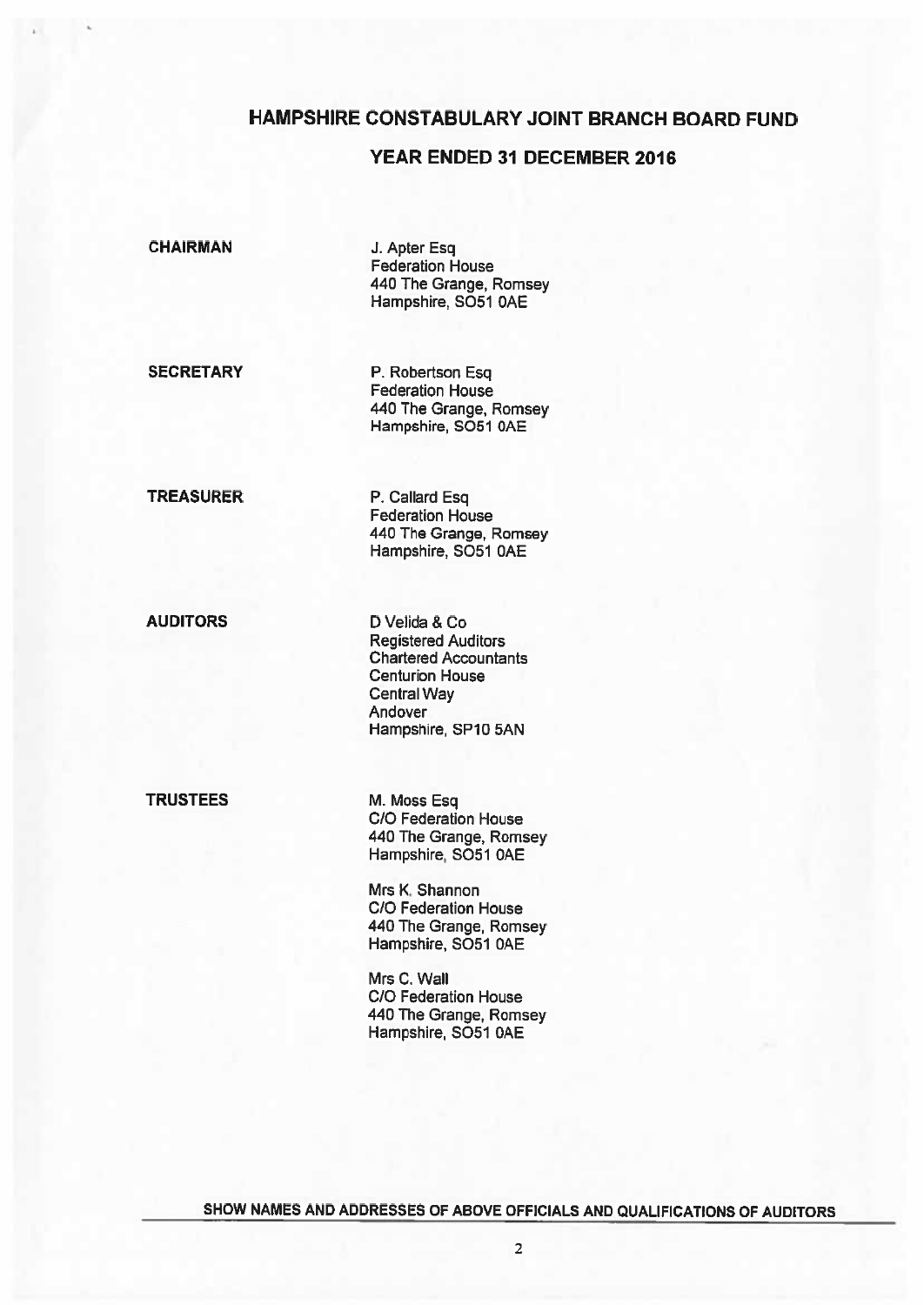### INDEPENDENT AUDITORS REPORT TO THE MEMBERS OF HAMPSHIRE CONSTABULARY JOINT BRANCH BOARD FUND

We have audited the financial statements of the Hampshire Constabulary Joint Branch Board Fund for the year ended 31 December 2016, which comprise the Statement of Income and Retained Earnings, Statement of Financial Position, and Notes to the financial statements. The financial statements have been prepared under the requirements of the Police Federation Regulations and Fund Rules and adopting the measurement principles of FRS 102, "The Financial Reporting Standard applicable in the UK and Republic of Ireland".

This repor<sup>t</sup> is made solely to the Fund's members as <sup>a</sup> body. Our audit work has been undertaken so that we might state to the Fund's members those matters we are required to state to them in an Auditor's Report and for no other purpose. To the fullest extent permitted by law, we do not accep<sup>t</sup> or assume responsibility to anyone other than the Fund and the Fund's members as <sup>a</sup> body, for our audit work, for this report, or for the opinions we have formed.

### Respective Responsibilities of the Management Committee and Auditors

As explained more fully in the Statement of Management Committee's Responsibilities set out in the notes to the financial statements the managemen<sup>t</sup> committee are responsible for the preparation of the financial statements and for being satisfied that they fairly reflect the state of the Fund's affairs as at 31 December 2016 and of its results for the year then ended.

Our responsibility is to audit and express an opinion on the financial statements in accordance with applicable law and International Standards on Auditing (UK and Ireland). Those standards require us to comply with the Auditing Practices Board's Ethical Standards for Auditors.

### Scope of the Audit of the Financial Statements

An audit involves obtaining evidence about the amounts and disclosures in the financial statements sufficient to give reasonable assurance that the financial statements are free from material misstatement, whether caused by fraud or error. This includes an assessment of: whether the accounting policies are appropriate to the Fund's circumstances and have been consistently applied and adequately disclosed; the reasonableness of significant accounting estimates made by the managemen<sup>t</sup> committee; and the overall presentation of the financial statements.

### Opinion on Financial Statements

In our opinion the financial statements:

- fairly reflect the state of the Fund's affairs as at 31 December 2016 and of its results for the year then ended;
- have been properly prepared in accordance with the measurement principles of United Kingdom Generally Accepted Accounting Practice; and
- have been prepared in accordance with the Police Federation Regulations and Fund Rules.

### Other Matters

The financial statements for the year ended 31 December 2016 includes all funds raised for the purpose of the Joint Branch Board Fund in accordance with Regulation 2 Police Federation (Amendment) Regulations 2015.

### Matters on which we are Required to Report by Exception

We have nothing to repor<sup>t</sup> in respec<sup>t</sup> of the following matters where we are required to repor<sup>t</sup> to you if, in our opinion:

- •adequate accounting records have not been kept;
- •the financial statements are not in agreemen<sup>t</sup> with the accounting records and returns; or
- •we have not received all the information and explanations we require for our audit.

 $Signed$ ... Ulle

Don Velida Statutory Auditor D. Velida & Co Chartered Accountants & Registered Auditors Centurion House, Central Way Andover, Hampshire, SP10 5AN

Date: 8 February 2017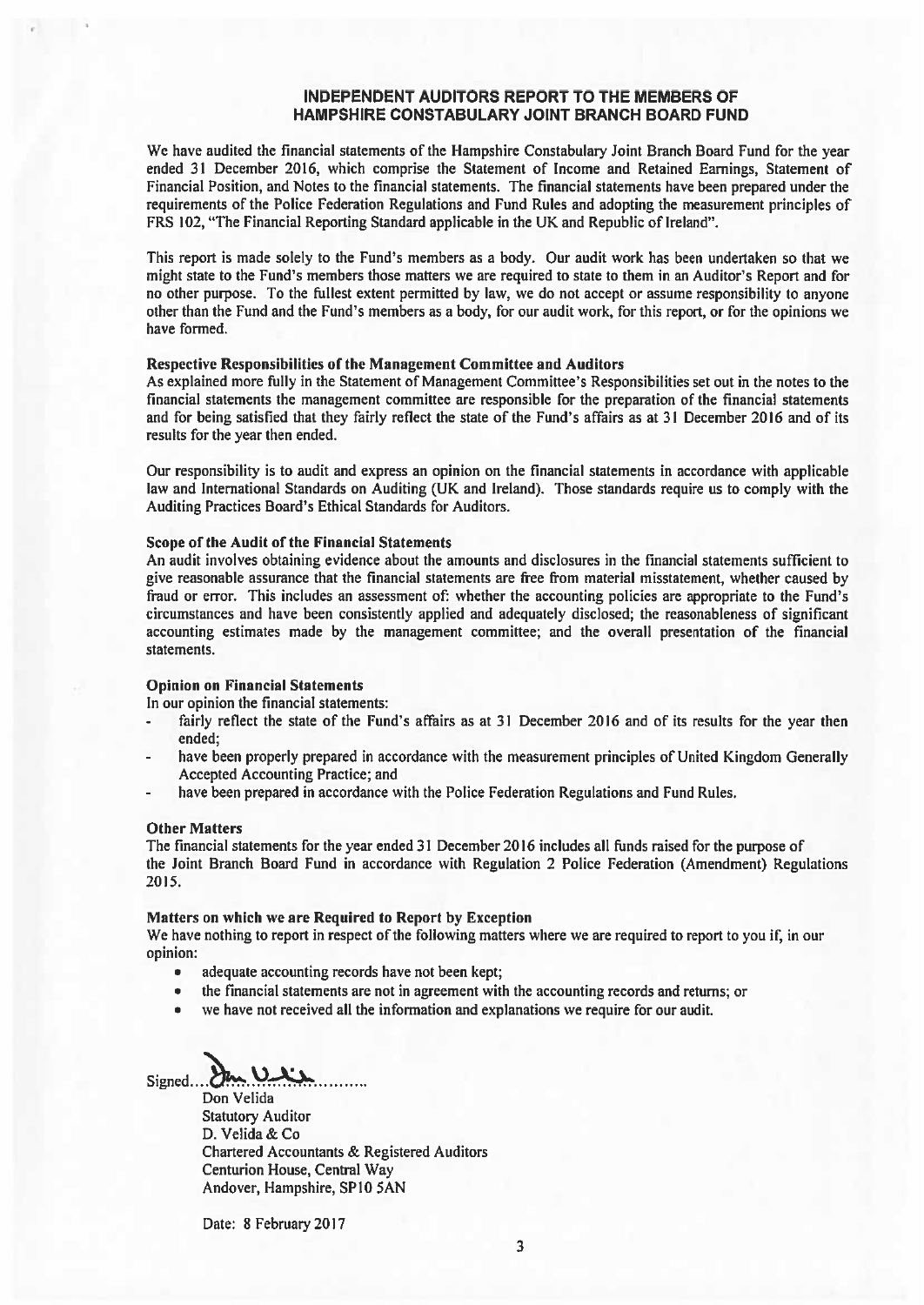# HAMPSHIRE CONSTABULARY JOINT BRANCH BOARD FUND

# STATEMENT OF INCOME AND RETAINED EARNINGS FOR THE YEAR ENDED 31 DECEMBER 2016

|                                                                                                                                                   |   | 2016               | 2015               |
|---------------------------------------------------------------------------------------------------------------------------------------------------|---|--------------------|--------------------|
| <b>INCOME</b>                                                                                                                                     |   | £                  | £                  |
| <b>Weekly Subscriptions</b><br><b>Constables</b>                                                                                                  |   |                    |                    |
| Sergeants                                                                                                                                         |   | 549,717<br>117,784 | 577,680<br>126,674 |
| Inspectors                                                                                                                                        |   | 47,023             | 50,002             |
|                                                                                                                                                   |   | 714,524            | 754,356            |
| Less: Payable to Joint Central Committee 70%                                                                                                      |   |                    |                    |
| Constables                                                                                                                                        |   | 384,802            | 404,376            |
| <b>Sergeants</b>                                                                                                                                  |   | 82,449             | 88,672             |
| Inspectors                                                                                                                                        |   | 32,916             | 35,001             |
|                                                                                                                                                   |   | 500,167            | 528,049            |
| <b>TOTAL INCOME</b>                                                                                                                               |   | 214,357            | 226,307            |
| Less: ADMINISTRATIVE EXPENSES (Note 1)                                                                                                            |   | 237,448            | 314,244            |
| SURPLUS/(DEFICIT) OF SUBSCRIPTION INCOME OVER                                                                                                     |   |                    |                    |
| <b>EXPENDITURE</b>                                                                                                                                |   | (23,091)           | (87, 937)          |
| Add: Other Income - (Note 1.1)<br>To include all income as specified in<br>Regulation 2c in the Police Federation<br>(Amendments) Regulation 2015 |   | 81,250             | 68,152             |
| SURPLUS/(DEFICIT) FOR THE YEAR BEFORE                                                                                                             |   |                    |                    |
| <b>GAINS/(LOSSES)</b>                                                                                                                             |   | 58,159             | (19, 785)          |
| Gains/(Losses) - (Note 1.2)                                                                                                                       |   | $\bf{0}$           | 0                  |
| Value Adjustments on Investments                                                                                                                  |   | 24,700             | 83,909             |
| Value Adjustments on Investment Properties                                                                                                        |   | 0                  | 0                  |
| Deferred Tax on Value Adjustments                                                                                                                 |   | (4,940)            | (16, 782)          |
| SURPLUS/(DEFICIT) FOR THE YEAR                                                                                                                    |   | 77,919             | 47,342             |
| <b>RETAINED EARNINGS BROUGHT FORWARD</b>                                                                                                          |   | 1,192,100          | 1,144,758          |
| <b>RETAINED EARNINGS CARRIED FORWARD</b>                                                                                                          | £ | £<br>1,270,019     | 1,192,100          |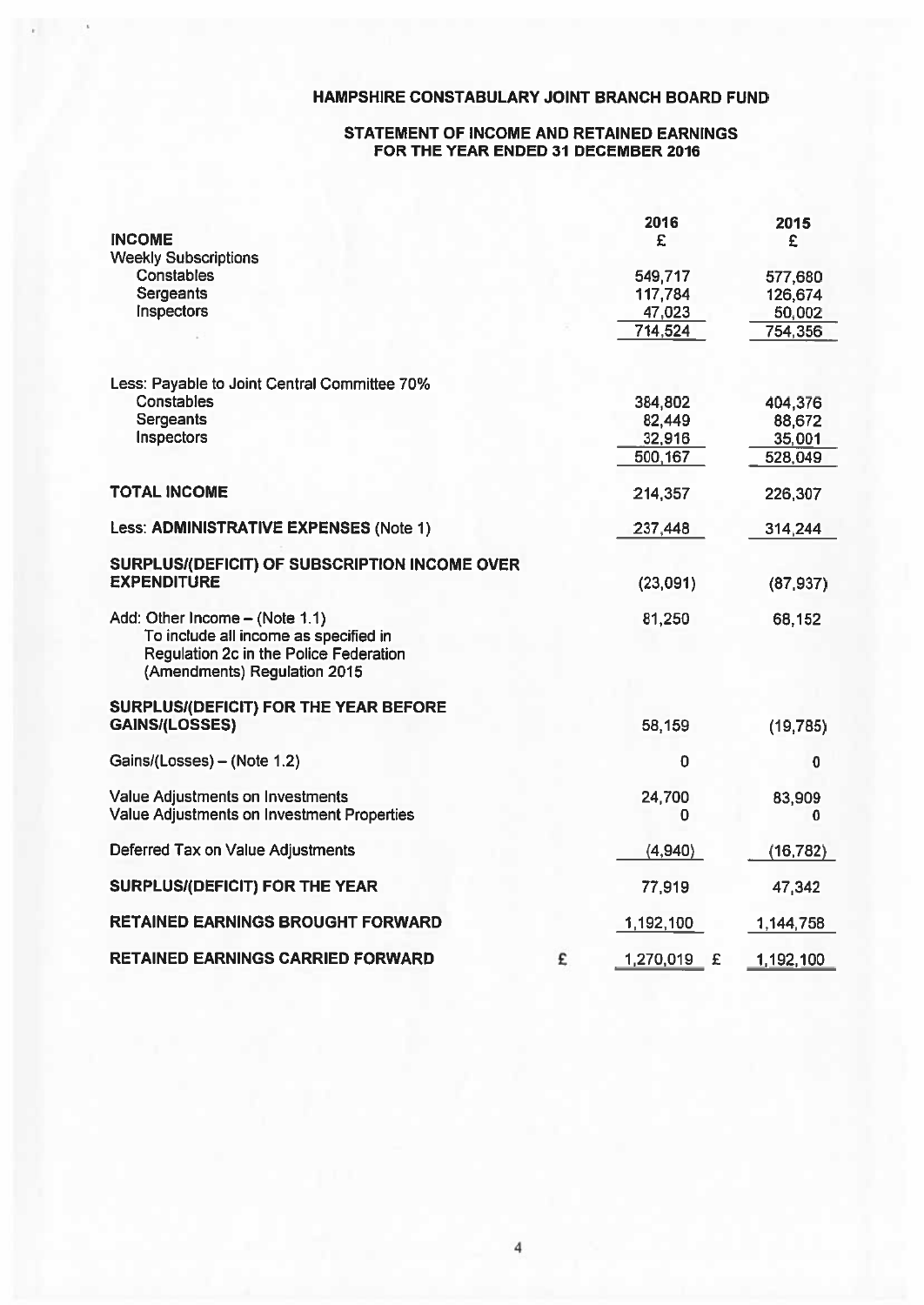# HAMPSHIRE CONSTABULARY JOINT BRANCH BOARD FUND STATEMENT OF FINANCIAL POSITION AS AT 31 DECEMBER 2016

|                                                                                        | 2016<br>Cost | <b>Accumulated Depreciation/</b><br><b>Revaluation/Impairment</b> | <b>2016 Net</b><br><b>Book Value</b> | <b>2015 Net</b><br><b>Book Value</b> |
|----------------------------------------------------------------------------------------|--------------|-------------------------------------------------------------------|--------------------------------------|--------------------------------------|
| <b>TANGIBLE FIXED ASSETS</b>                                                           | £            | £                                                                 | £                                    | £                                    |
| <b>Office Equipment</b>                                                                | 15,963       | 6,650                                                             | 9,313                                | 10,956                               |
| <b>Computer Equipment</b><br>Others - (Specify)                                        | 14,308       | 11,966                                                            | 2,342                                | 5,000                                |
| <b>Welfare Chalets</b><br><b>Welfare Chalets</b>                                       | 447,344      | 35,884                                                            | 411,460                              | 202,170                              |
| <b>Fixtures &amp; Fittings</b>                                                         | 16,242       | 1,250                                                             | 14,992                               | 6,729                                |
| <b>Exhibition Equipment</b>                                                            | 3,330        | 3,329                                                             |                                      |                                      |
| Property                                                                               | 235,274      | 15,684                                                            | 219,590                              | 224,295                              |
|                                                                                        | 732,461      | 74,763                                                            | 657,698                              | 449,151                              |
|                                                                                        | 2016<br>Cost | 2015<br><b>Cost</b>                                               | 2016<br><b>Market Value</b>          | 2015<br><b>Market Value</b>          |
| <b>INVESTMENTS</b>                                                                     | E            | $\overline{\mathbf{f}}$                                           | $\overline{\mathbf{f}}$              | £                                    |
| Investments                                                                            | 383,038      | 370,388                                                           | 491,647                              | 454,297                              |
| <b>Investment Properties</b>                                                           | 0            | 0                                                                 | 0                                    | 0                                    |
| Others - (Specify)                                                                     | 0            | 0                                                                 | 0                                    | 0                                    |
|                                                                                        | 383,038      | 370,388                                                           | 491,647                              | 454,297                              |
| <b>CURRENT ASSETS</b>                                                                  |              |                                                                   |                                      |                                      |
| Contributions due from Joint Central Committee (Note 4)                                |              |                                                                   | $\mathbf 0$                          | 0                                    |
| <b>Subscriptions Due</b>                                                               |              |                                                                   | O                                    | 0                                    |
| Cash at Bank and in Hand                                                               |              |                                                                   | 391,155                              | 402,724                              |
| Others - (Specify)                                                                     |              |                                                                   |                                      |                                      |
| <b>Sundry Debtors</b>                                                                  |              |                                                                   | 31,765                               | 22,472                               |
| <b>CURRENT LIABIILITIES</b>                                                            |              |                                                                   | 422,920                              | 425,196                              |
| Contributions due to Joint Central Committee (Note 4)                                  |              |                                                                   | 114,976                              | 1,502                                |
| <b>Corporation Tax</b>                                                                 |              |                                                                   | 1,220                                | 1,390                                |
| <b>Deferred Tax</b>                                                                    |              |                                                                   | 21,722                               | 16,782                               |
| <b>Sundry Accrued Expenses</b>                                                         |              |                                                                   | 72,759                               | 25,301                               |
|                                                                                        |              |                                                                   | 210,677                              | 44,975                               |
| <b>NET CURRENT ASSETS/(LIABILITIES)</b>                                                |              |                                                                   | 212,243                              | 380,221                              |
| <b>TOTAL ASSETS LESS CURRENT LIABILITIES</b>                                           |              |                                                                   | 1,361,588                            | 1,283,669                            |
| <b>CREDITORS: Amounts Falling Due After More Than One Year (Specify)</b>               |              |                                                                   | 0                                    | 0                                    |
| <b>NET ASSETS</b>                                                                      |              |                                                                   | 1,361,588                            | 1,283,669                            |
|                                                                                        |              |                                                                   |                                      |                                      |
| <b>REPRESENTED BY</b><br><b>Retained Earnings</b><br>Other Reserves - (Specify)        |              |                                                                   | 1,270,019                            | 1,192,100                            |
| Accumulated Fund of Business Income Account at 1 January 2011<br>(see notes on page 9) |              |                                                                   | 91,569                               | 91,569                               |
|                                                                                        |              |                                                                   | 1,361,588                            | 1,283,669                            |
|                                                                                        |              |                                                                   |                                      |                                      |

We certify that we have fully complied with the Regulation 2 Police Federation (Amendment) Regulations 2015 and We understand that failure to comply with this Regulation These financial statements have been prepared using the disclosed in the F45 all funds of which we are <sup>a</sup> beneficiary. could be deemed <sup>a</sup> criminal and/or Police Disciplinary matter. measurement principles and provisions of FRS 102.

| Signed                                                       | <b>CHAIRMAN</b> |
|--------------------------------------------------------------|-----------------|
| WUN                                                          |                 |
| Signed<br>Date Financial Statements approved 8 February 2017 | TREASURER       |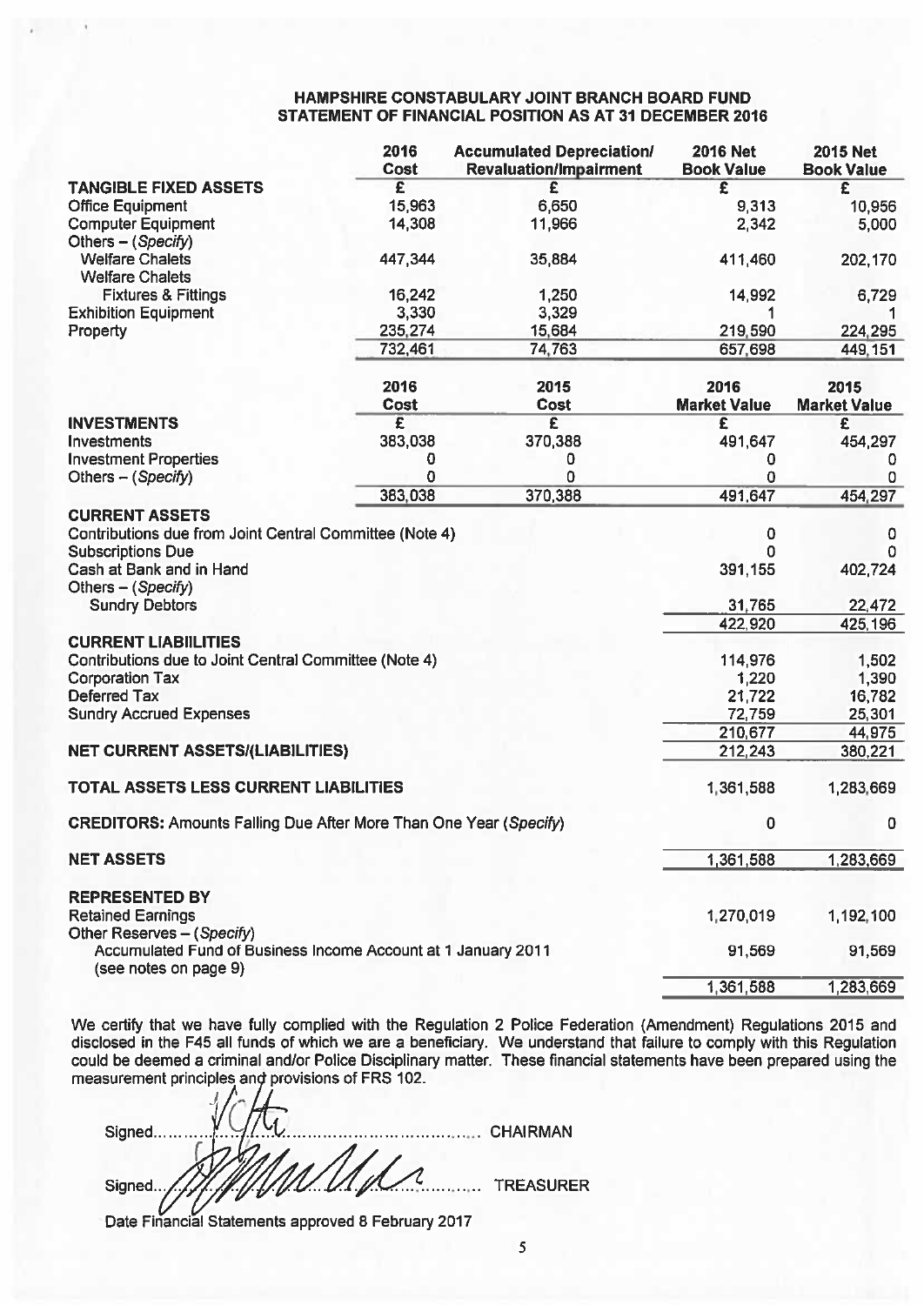# HAMPSHIRE CONSTABULARY JOINT BRANCH BOARD FUND

# NOTES TO THE FINANCIAL STATEMENTS FOR THE YEAR ENDED 31 DECEMBER 2016

| 1. | <b>ADMINISTRATIVE EXPENSES</b>                      | 2016<br>£         | 2015<br>£ |
|----|-----------------------------------------------------|-------------------|-----------|
|    | <b>Annual Conference</b>                            | 3,195             | 2,785     |
|    | Audit and Accountancy Charges (See Notes on page 9) | 9,814             | 9,389     |
|    | <b>Bank Charges</b>                                 | 206               | 91        |
|    | <b>Clerical Assistance</b>                          | 39,306            | 41,251    |
|    | <b>Corporation Tax</b>                              | 2,007             | 2,104     |
|    | Depreciation                                        |                   |           |
|    | Donations (Specify) (See Notes on page 9)           | 33,852            | 21,957    |
|    | Honoraria                                           | 2,370             | 72,948    |
|    | Insurance                                           | 16,492            | 16,492    |
|    | <b>Meeting Expenses</b>                             | 2,464             | 2,520     |
|    | <b>Official Publications</b>                        | 14,040            | 13,148    |
|    |                                                     | 0                 | 1,155     |
|    | Out-of-Pocket Expenses                              | 2,986             | 2,743     |
|    | Postage, Printing and Stationery                    | 2,600             | 1,704     |
|    | <b>Repairs and Maintenance</b>                      | 154               | o         |
|    | <b>Social Security Costs</b>                        | 887               | 1,465     |
|    | Sundry Expenses (See Notes on page 10)              | 6,367             | 9,238     |
|    | <b>Telephone Charges</b>                            | 4,277             | 3,518     |
|    | <b>Travelling and Subsistence</b>                   | 10,833            | 11,644    |
|    | Other Expenses (Specify)                            |                   |           |
|    | <b>Open Meeting</b>                                 | 5,559             | 5,195     |
|    | <b>Training Costs/Conferences</b>                   | 6,304             | 8,724     |
|    | Legal and Professional Fees (See Notes on page 9)   | 408               | 1,500     |
|    | Irrecoverable Tax on Dividends                      | 192               | 967       |
|    | <b>Welfare Home Expenses</b>                        | 22,199            | 12,883    |
|    | Annual Conference Out Of Pocket Expenses            | 1,575             | 1,685     |
|    | (Profit)/Loss on Sale of Fixed Assets               | 0                 | (1,928)   |
|    | <b>Retirement Gifts and Presentation Items</b>      | 8,039             | 8,624     |
|    | <b>NARPO Subscriptions</b>                          | 1,228             | 1,436     |
|    | <b>Joint Branch Board Dinner</b>                    | 0                 | 4,733     |
|    | <b>Website Costs</b>                                | 4,320             | 4,320     |
|    | <b>Production of Federation Times</b>               | 3,351             | 720       |
|    | Rates                                               | 1,334             | 1,230     |
|    | Fees Paid to Property Management Company            | 700               | 700       |
|    | Other Property Expenses (See Notes on page 10)      | 8,103             | 7,754     |
|    | Staff Pension Costs                                 | 1,565             | 830       |
|    | <b>Pension Scheme Admin Fees</b>                    | 1,200             | 600       |
|    | <b>Social Media Expenses</b>                        | 10,716            | 8,927     |
|    | <b>Cuts Have Consequences Campaign</b>              | 0                 | 18,707    |
|    | Promotional Video                                   | 0                 | 5,724     |
|    | <b>GIS Trustees Approved Goodwill Payments</b>      | (800)             | 5,800     |
|    | <b>Group Insurance Refunds</b>                      | 378               | 956       |
|    | <b>HMRC Interest Payable</b>                        | 0                 | 5         |
|    | Contribution towards memorial garden granite plaque | 6,920             | 0         |
|    | Promotional mugs and pens                           | 2,307             | 0         |
|    | TOTAL AS PER INCOME AND EXPENDITURE ACCOUNT         | 237,448<br>£<br>£ | 314,244   |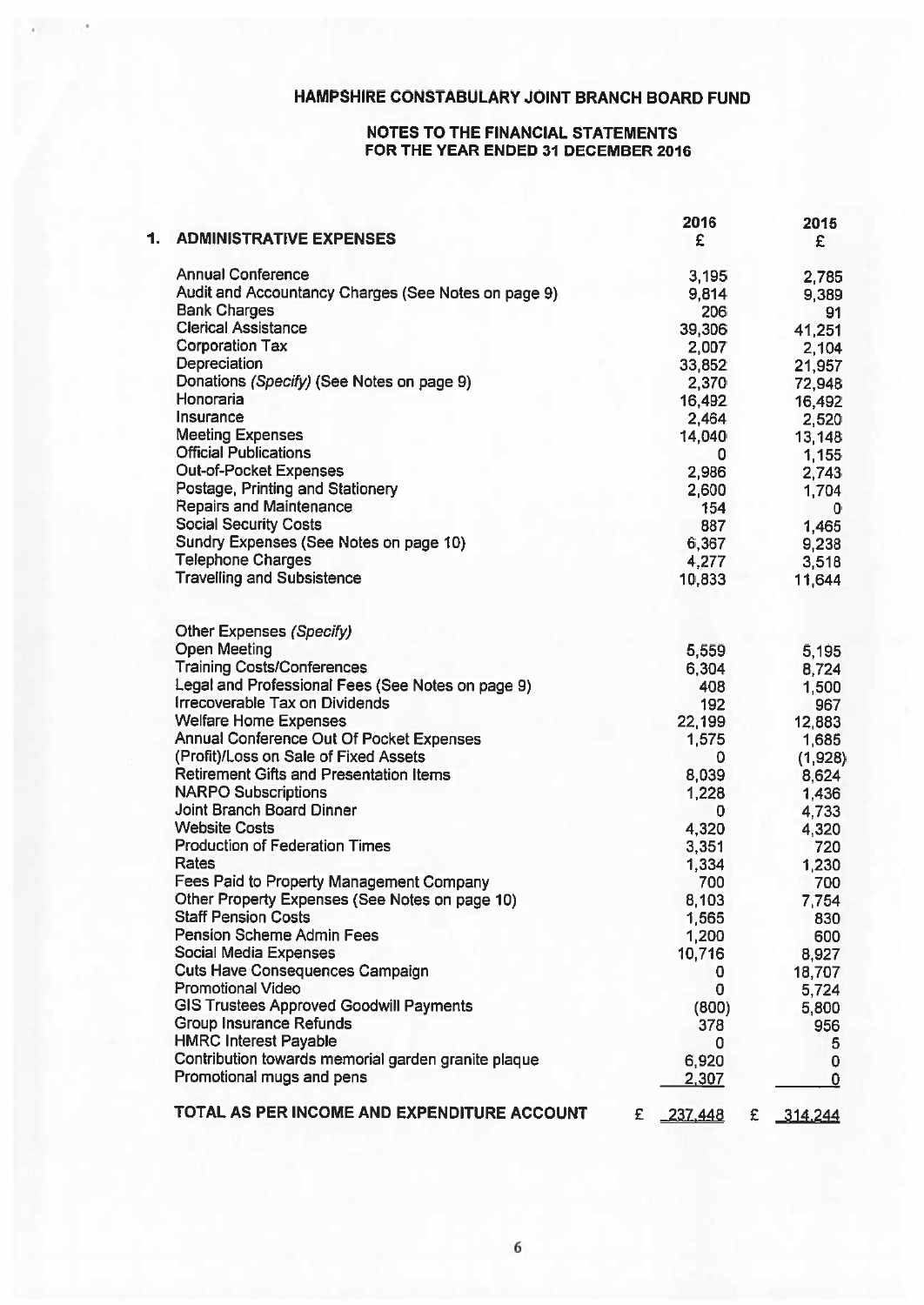|     |                                                                       |   | 2016   |   | 2015   |
|-----|-----------------------------------------------------------------------|---|--------|---|--------|
| 1.1 | <b>OTHER INCOME</b>                                                   |   | £      |   | £      |
|     | <b>Bank Interest (Gross)</b>                                          |   | 4,287  |   | 4,759  |
|     | <b>Dividends Received</b>                                             |   | 9,691  |   | 9,666  |
|     | <b>Donations Received</b>                                             |   | 96     |   | 0      |
|     | Profits/(Loss) from mailshots and commissions<br>Regulation 2c income |   | 2,325  |   | 2,095  |
|     | <b>Surplus on Insurance Premiums</b>                                  |   | 25,621 |   | 25,179 |
|     | <b>Advertising Income</b><br>$\overline{\phantom{a}}$                 |   | 6,300  |   | 6,550  |
|     | Welfare Home Income                                                   |   | 20,930 |   | 7,900  |
|     | <b>Contribution Towards Overheads</b>                                 |   | 12,000 |   | 12,000 |
|     | <b>HMRC Interest Supplement</b>                                       |   |        |   |        |
|     | TOTAL AS PER INCOME AND EXPENDITURE ACCOUNT                           | £ | 81.250 | £ | 68,152 |
|     |                                                                       |   | 2016   |   | 2015   |
| 1.2 | <b>GAINS/(LOSSES)</b>                                                 |   |        |   | £      |
|     | Gains/(loss) on investments                                           |   |        |   | O      |
|     | TOTAL AS PER STATEMENT OF INCOME AND RETAINED EARNINGS                |   |        |   |        |

## 2. ACCOUNTING POLICIES

# A. Basis of Preparing the Financial Statements

The financial statements have been prepared under the requirements of the Police Federation Regulations and Fund Rules and adopting the measurement principles of Financial Reporting Standard 102, "The Financial Reporting Standard applicable in the UK and Republic of Ireland" (FRS 102).

This is the first year in which the financial statements have been prepared in accordance with FRS 102. Refer to note 7 for an explanation of the transition.

The date of the transition is 1 January 2015. The transition to FRS 102 has resulted in <sup>a</sup> small number of changes in the accounting policies to those used previously.

## B. Accounting Convention

The financial statements have been prepared under the historic cost convention excep<sup>t</sup> investments and investment properties which are stated at market value.

## C. Income

Income is primarily derived from subscriptions collected from the Funds members.

Other income sources may include rental/investment income and income generated from providing member services.

# D. Expenditure

Expenditure is shown inclusive of Value Added Tax.

## E. Depreciation

Depreciation has been calculated at rates required to write off the relevant assets over their anticipated lives. The applicable annual rates are:

| <b>Furniture and Fittings</b> | - 15% reducing balance basis     |
|-------------------------------|----------------------------------|
| <b>Computer Equipment</b>     | - 25% straight line basis        |
| <b>Exhibition Equipment</b>   | - 20% straight line basis        |
| Property                      | - 2% straight line basis         |
| <b>Welfare Chalets</b>        | - straight line over 15/20 years |
|                               |                                  |

# F. Taxation

Provision is made for Corporation Tax in respec<sup>t</sup> of the Fund's liability to taxation on investment income, capital gains and income derived from third party transactions.

# G. Investments (if applicable)

Investments and investment properties are shown in the financial statements at market value.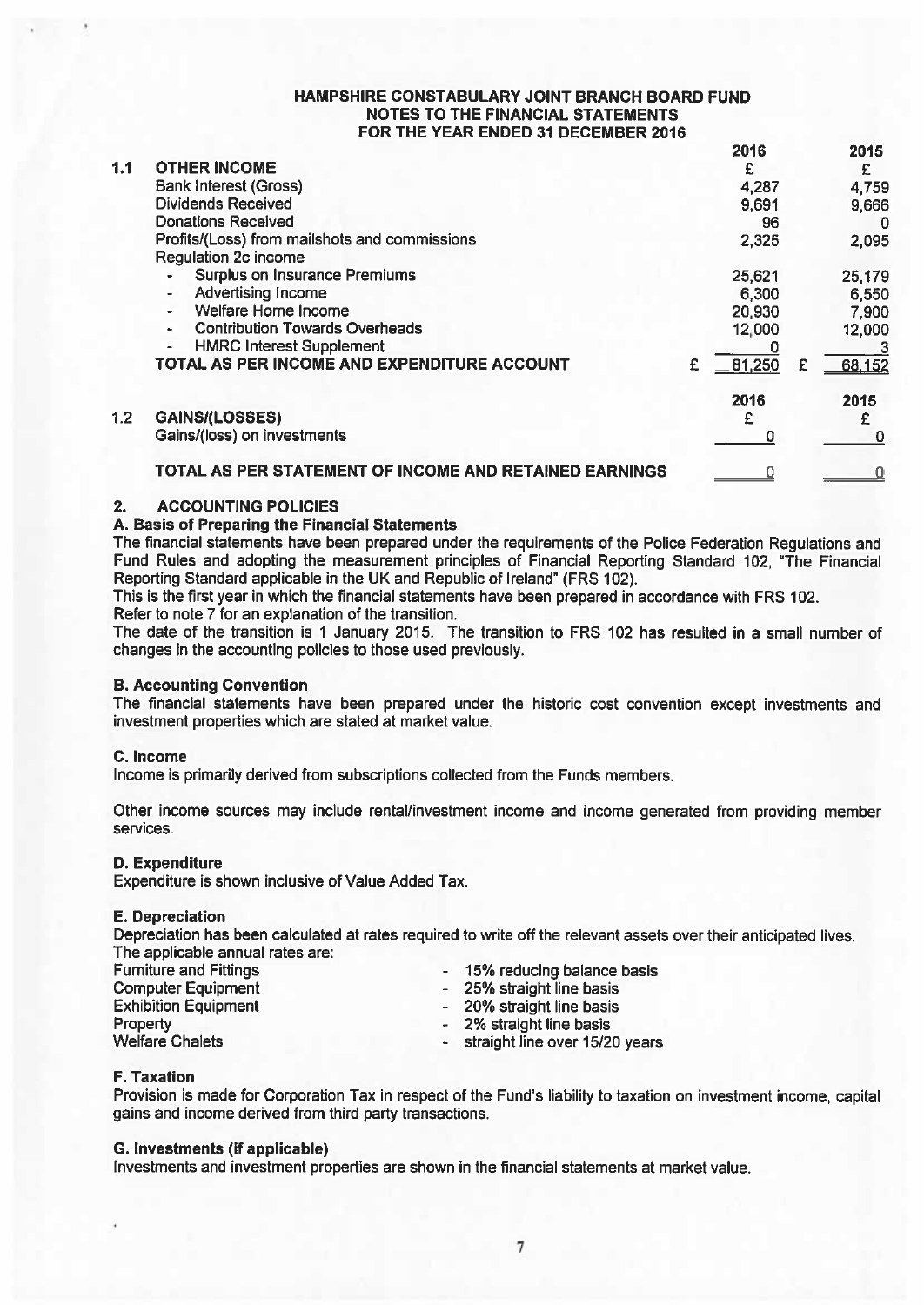### H. Deferred Taxation (if applicable)

Deferred taxation is provided on the liability method to take account of timing differences between the treatment of certain items for accounts purposes and their treatment for tax purposes.

I. Other Policies (Specify)

### 3. STATEMENT OF MANAGEMENT COMMITTEE'S RESPONSIBILITIES

Regulation 18(2) of the Police Federation Regulations (as amended) requires the Committee, in relation to Federation funds held by it, to keep the financial statements showing all monies received or paid out and to cause the financial statements for each year to be audited by an independent auditor. In causing the financial statements to be prepared, the Committee is required to:

- Select suitable accounting policies and apply them consistently.
- •Make judgements and estimates that are reasonable and prudent.
- • Ensure that the financial statements are prepared on the going concern basis unless it is appropriate to presume otherwise.

The Committee is responsible for keeping proper accounting records and also is responsible for safe guarding the assets of the Fund and hence for taking reasonable steps for the prevention and detection of fraud and other irregularities.

## 4. CONTRIBUTIONS DUE FROMI(TO) JOINT CENTRAL COMMITTEE

|                                       | 2016<br>c            | 2015<br>c         |
|---------------------------------------|----------------------|-------------------|
| <b>Constables</b><br><b>Sergeants</b> | (110, 782)<br>(396)  | 11,774<br>4,534   |
| Inspectors                            | (3,798)<br>(114.976) | (1,502)<br>14.806 |

### 5. CONTRIBUTING AND NON-CONTRIBUTING MEMBERS AT 31 DECEMBER 2016

|                               | 2016  | 2015<br>No. of Contributing<br><b>Members</b> | 2016 | 2015<br>No. of Non Contributing<br><b>Members</b> | 2016<br>Others* | 2015 |
|-------------------------------|-------|-----------------------------------------------|------|---------------------------------------------------|-----------------|------|
| Cadets                        |       | O                                             | 0    |                                                   | 0               | 0    |
| <b>Constables</b>             | 2,133 | 2,174                                         | 181  | 181                                               | 42              | 64   |
| Sergeants<br>Inspectors/Chief | 456   | 460                                           | 19   | 19                                                | 8               | 6    |
| Inspectors                    | 183   | 184                                           | 6    | 6                                                 | 0               | 0    |
|                               |       | 2,818                                         | 206  |                                                   |                 |      |

\*This column refers to those members who are non contributors by virtue of receiving no pay, being on unpaid maternity leave or serving officers on career breaks. (JBB Circular 53/96 refers).

# 6. INVESTMENTS (if applicable)

|                             | 2016<br><b>Market Value</b> | 2015<br><b>Market Value</b><br>£ |
|-----------------------------|-----------------------------|----------------------------------|
| <b>Equities</b>             |                             |                                  |
| <b>Fixed Interest Funds</b> |                             |                                  |
| <b>Unit Trusts</b>          | 491,647                     | 454,297                          |
| Others - (Specify)          |                             |                                  |
|                             | 491.641                     | 454 297                          |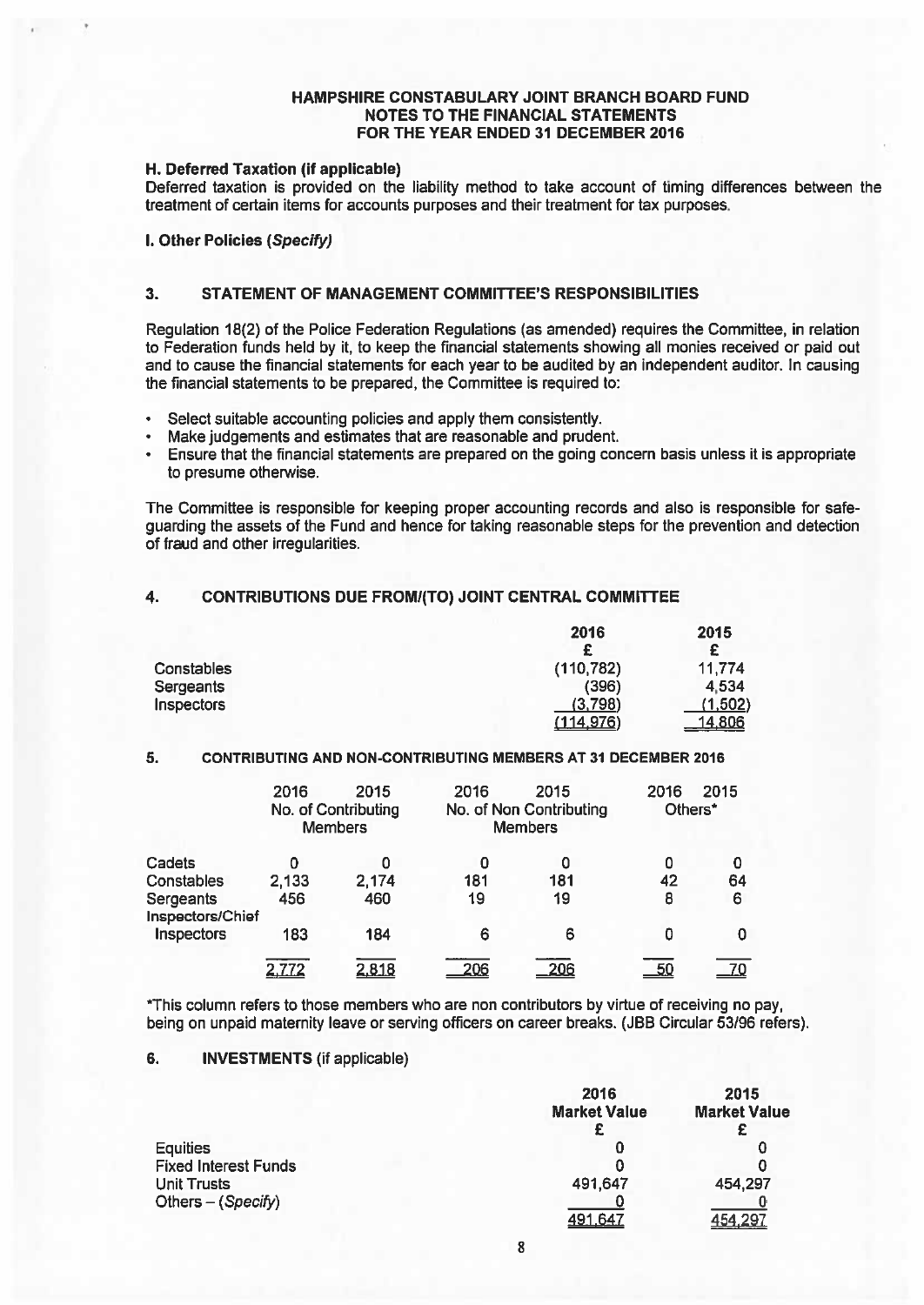# 7. TRANSITION TO FRS 102

This is the first year that the entity has presented financial statements complying with the measurement principles of FRS 102. The entity has restated the comparative prior year amounts (where applicable) in accordance with FRS 102 requirements.

### CHANGES UNDER FRS 102

- 1. Investments and investment properties are now measured at market value rather than at historic cost.
- 2. Deferred tax on change in measurement of investments from historic cost to market value.

| <b>Restated Statement of Financial Position</b><br>Original Retained Earnings at 31 December 2015                                      | Explanation             | £                   |
|----------------------------------------------------------------------------------------------------------------------------------------|-------------------------|---------------------|
| Restatement of Investments and Investment Properties                                                                                   | 1                       | 1,124,973<br>83,909 |
| Deferred Tax on Restatement of Investments and Investment Properties                                                                   | $\overline{2}$          | (16, 782)           |
| Restated Retained Earnings at 31 December 2015                                                                                         |                         | 1,192,100           |
| <b>Restated Statement of Income and Retained Earnings</b>                                                                              | <b>Explanation</b>      | £                   |
| Original Surplus/(Deficit) for the Year Ended 31 December 2015                                                                         |                         | (19, 785)           |
| Restatement of Investments and Investment Properties                                                                                   | 1                       | 83,909              |
| Deferred Tax on Restatement of Investments and Investment Properties<br>Restated Surplus/(Deficit) for the Year Ended 31 December 2015 | $\overline{2}$          | (16, 782)<br>47,342 |
| <b>AUDIT AND ACCOUNTANCY</b>                                                                                                           | 2016                    | 2015                |
|                                                                                                                                        | £                       | £                   |
| Charged during the year                                                                                                                | 1,187                   | 1,753               |
| <b>Current year provision</b>                                                                                                          | 8,160                   | 7,680               |
| Prior year under/(over)provision                                                                                                       | 467                     | (44)                |
|                                                                                                                                        | 9,814                   | 9.389               |
| <b>LEGAL AND PROFESSIONAL FEES</b>                                                                                                     | 2016                    | 2015                |
|                                                                                                                                        | £                       | £                   |
| <b>Barristers Fees</b>                                                                                                                 |                         |                     |
| Solicitors Fees in Connection with JBB Trust Fund                                                                                      | 360                     |                     |
| Set Up Fee for Auto Enrolment Pension Scheme                                                                                           | 48                      | 1,500               |
|                                                                                                                                        | 408                     | 1,500               |
| <b>DONATIONS</b>                                                                                                                       | 2016                    | 2015                |
|                                                                                                                                        | £                       | £                   |
| Lejog4Us                                                                                                                               |                         | 350                 |
| <b>Gurney Fund</b>                                                                                                                     |                         | 50                  |
| Hampshire Constabulary (Running machines for Force gyms)                                                                               |                         | 70,000              |
| Donation Re Road Death Memorial Fund                                                                                                   |                         | 150                 |
| <b>Southampton Hospice Charity</b>                                                                                                     |                         | 20                  |
| Samaritans of Portsmouth & Eastleigh                                                                                                   | 100                     | 0                   |
| <b>Flutterby Fund</b>                                                                                                                  | 100                     | 0                   |
| National Police Memorial Day                                                                                                           | 20                      | 0                   |
| <b>Nev Stokes Fundraising Appeal</b>                                                                                                   | 1,500                   | 0                   |
| Donation towards care costs of injured officer                                                                                         | 100                     | 0                   |
| Pension 4 Paws                                                                                                                         | 550                     | 614                 |
| <b>Team BEX</b>                                                                                                                        | 0                       | 100                 |
| <b>Simon Says</b>                                                                                                                      | 0                       | 50                  |
| David Phillips Memorial Fund                                                                                                           | 0                       | 1,000               |
| Hampshire Constabulary Welfare Fund (money collected on                                                                                | $\overline{\mathbf{0}}$ | 614                 |
| family day)                                                                                                                            | 2,370                   | 72.948              |
|                                                                                                                                        |                         |                     |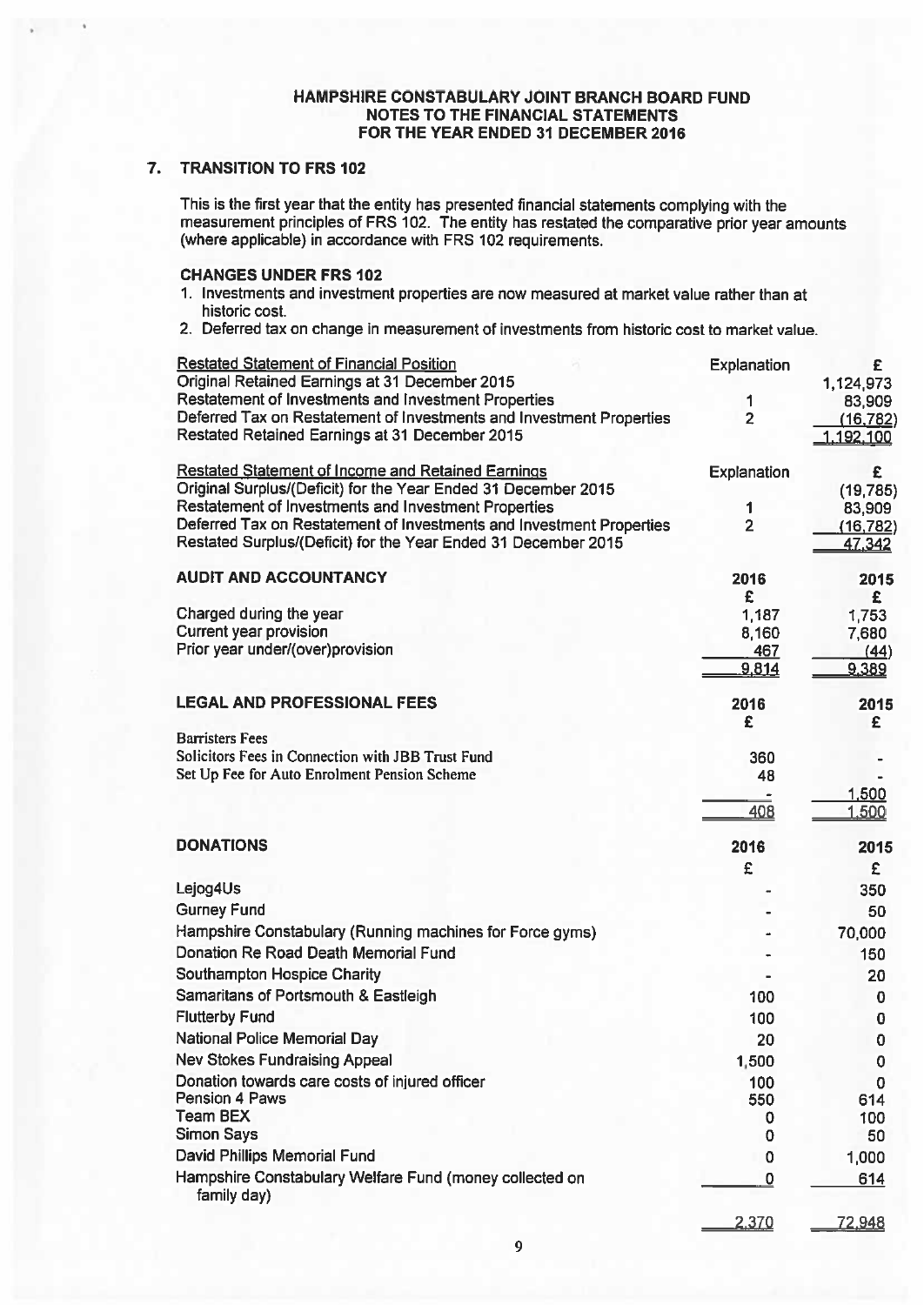| <b>SUNDRY EXPENSES</b>                           | 2016         | 2015  |
|--------------------------------------------------|--------------|-------|
|                                                  | £            | £     |
| <b>Subscriptions</b>                             | 336          | 299   |
| <b>Computer Consumables, Software Assistance</b> |              |       |
| and Programming                                  | 4,740        | 4,924 |
| <b>Federation Diaries</b>                        |              | 1,883 |
| Family Day (net)                                 | (1,057)      | (559) |
| <b>Bravery Awards</b>                            | 896          | 872   |
| <b>Memorial Day</b>                              | 450          | 540   |
| <b>Other Sundry Expenses</b>                     | <u>1,002</u> | 1,279 |
|                                                  | 6,367        | 9,238 |
| <b>PROPERTY EXPENSES</b>                         | 2016         | 2015  |
|                                                  | £            | £     |
| Alarm/Alarm Maintenance                          | 797          | 1,389 |
| <b>Light and Heat</b>                            | 2,431        | 2,685 |
| <b>Storage Costs</b>                             | 1,266        | 1,246 |
| <b>Water Rates</b>                               | 69           | 98    |
| <b>Fire Extinguisher Service</b>                 | 42           | 42    |
| <b>General Repairs/Maintenance</b>               | 979          | 101   |
| <b>Office Cleaning</b>                           | <u>2,519</u> | 2,193 |
|                                                  | 8.103        | 7.754 |

# BUSINESS INCOME ACCOUNT

On 18 January 2011 the Board agreed to the disbandment of the Business Income Account, the accumulated funds of which and ongoing activities were taken over by the Joint Branch Board Fund.